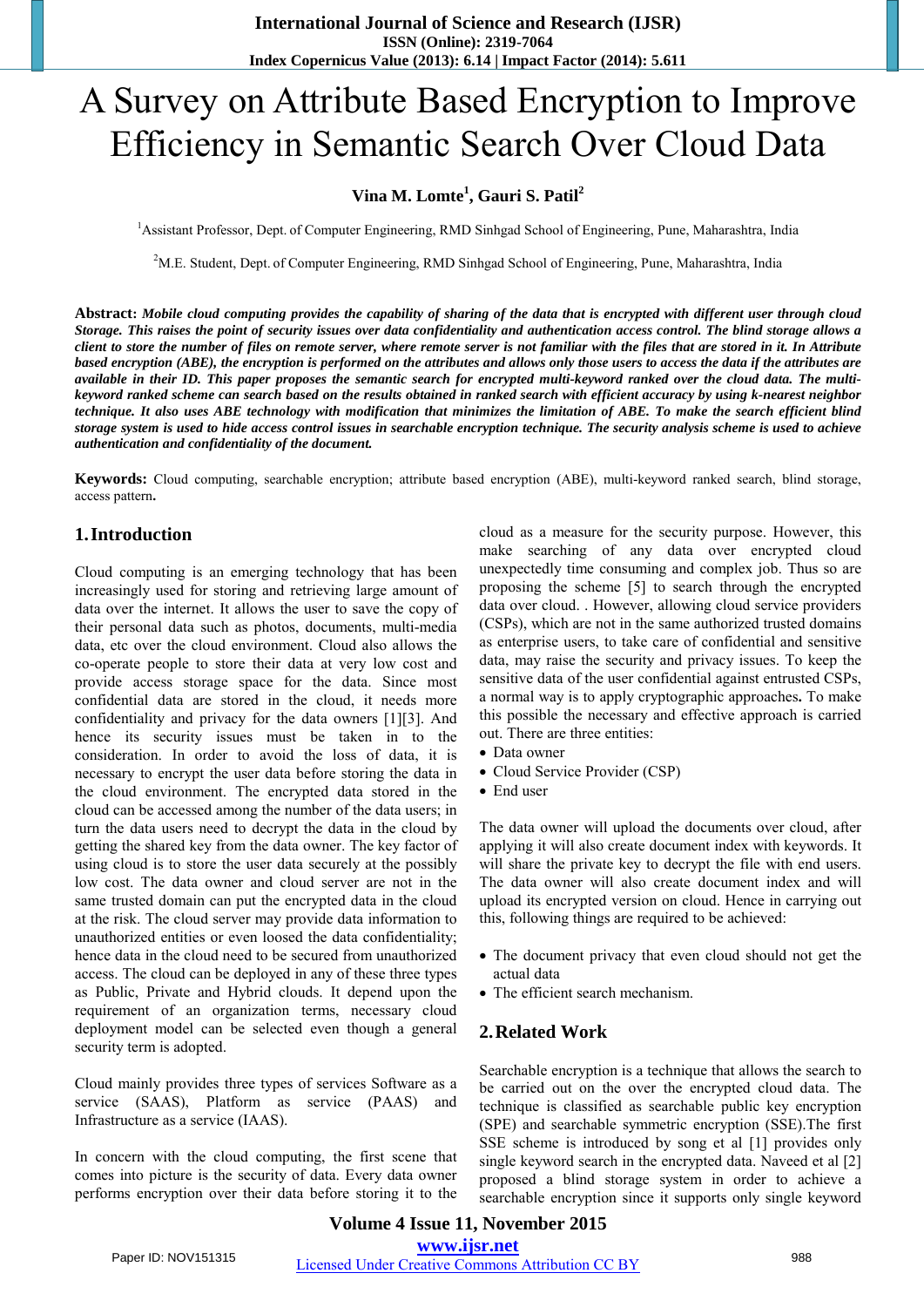# **International Journal of Science and Research (IJSR) ISSN (Online): 2319-7064 Index Copernicus Value (2013): 6.14 | Impact Factor (2014): 5.611**

search the encrypted data stored in the cloud. Block cipher AES algorithm has been used for carrying the encryption and decryption of the data over the cloud. Cong Wang [3] is a traditional method that has solved the problem of Boolean search of searching technique that come across the effective data utilization. This paper has provided with the strong and secured security guarantee. However it determines relevance score from information retrieval to construct a secure searchable indexing of keyword and develop a one-to-many order preserving mapping technique to securely protect those sensitive score information. Ningcao [4] introduced an efficient and effective similarity measure of coordinating matching that outsource as much as possible data that is concerned to the multiple keywords given by the data user. Hongwei LI [5] has focused to have semantic search efficiently over the encrypted cloud data. Cong Wang [6] has been provided with retrieving of matching files as per its ranked order as per its relevance criteria and it can be carried out based on the indexing. This will allow the searching of the relevant documents using its keyword. Bing Wang [7] introduces the solution for spelling error during the keyword search. The proposed scheme obtains the fuzzy keyword matching through algorithmic design instead of expanding the index file. It also eliminates the need for predefined dictionary and effectively supports multi-keyword fuzzy search of keywords without increasing the complexity or index file. Wenham sun [8] introduced a tree based index structure and multi-dimensional algorithm in order to improve the search efficiency in the practical world. The vector space model with effective cosine similarity and search index has been used in order to support multi-keyword search and ranked efficiency. Hong wel li [9] utilize the relevance score and K-nearest neighbor techniques in order to develop an efficient multi-keyword search that return the ranked search result that are based on accuracy. This multikeyword search efficiency has been used in the blind storage in cloud system in order to bring it out in the access pattern. Though the SSE helps to increase the computation, but the security of the data is not sure since the shared key is used for both sender and receiver. Jiadi yu [11] overcomes the problem of Boolean keyword search by using two round searchable encryption(TRSE) which retrieves top K data that is related to the given keyword communication overhead is reduced by using vector space model and homomorphism encryption. Diffie helman algorithm is used for encrypting and decrypting the data. The vector space model provides sufficient search accuracy and homomorphism encryption that allows the user to involve in ranking. Curtmola [12] proposed sharing the key in the group of users. It computes more time for sharing of the particular data among the group of user. Thus Baojiang [13] solves the problem of key sharing in order to preserve the confidentiality of the data among the group of users. The traditional method uses single key for retrieving every document sharing in a group, key aggregate searchable encryption method has been proposed in which single user vector gets the single aggregate key is in a group to retrieve all the documents that is outsourced by the data owner this will reduce space in the storage, complexity and provides secure and authorized communication. Zhi-Hua Zhang [14] presents an identity-based authentication scheme for various applications like e-business etc; this paper avoids the issue of revocation and key escrow and sharing problem

in the authentication scheme based on the public key certificate. Qin Liu [15] addresses two issues privacy and efficiency and decrease the communication cost. Based on Aggregation and distribution layer (ADL) a middleware layer between the data user and the cloud, the paper presents a scheme, termed efficient information retrieval (IR) for ranked query (EIRQ) in order to reduce querying costs occurred in the cloud.

#### **3.Architectural Model**

The architecture of the system is described in detail in figure 1; in this the data owner uploads the data in the cloud with the help of Blind storage. Before uploading the data, it is encrypted. The any document stored in the cloud is always in the encrypted form. The text mining process is a natural language processing used to retrieve the file and Word net tools is used to obtain the files and contents. Natural Language Processing (NLP) process is used to extract the semantic words in file content.



**Figure 1:** Overall Architecture

Data user tries to search a query in the cloud server. The cloud server will perform the mapping of the keywords and search the related files. The cloud server gives the related filename to user based on the mapping. In order to view the content, the user click the filename, on clicking the file name user actually request to cloud server and in response the server send the user details and file name to the data owner. Then data owner knows all public key of user so as to it can be used to encrypt data by private key of data user public key and encrypted key is send to the server in turn the server will send that key details to user, then user decrypt the key by using the provided private key. After that the data user gets the private key of data owner and then access the data through blind storage in which the data are stored in fixed size of blocks.

#### **4.Multi-Keyword Ranked Search Efficiency**

In order to provide the data, user are provided with the necessary keyword that can be obtained by using the necessary keyword search what the user expert can be given with the help of keyword search. The traditional method used

# **Volume 4 Issue 11, November 2015 www.ijsr.net** Paper ID: NOV151315 Licensed Under Creative Commons Attribution CC BY 989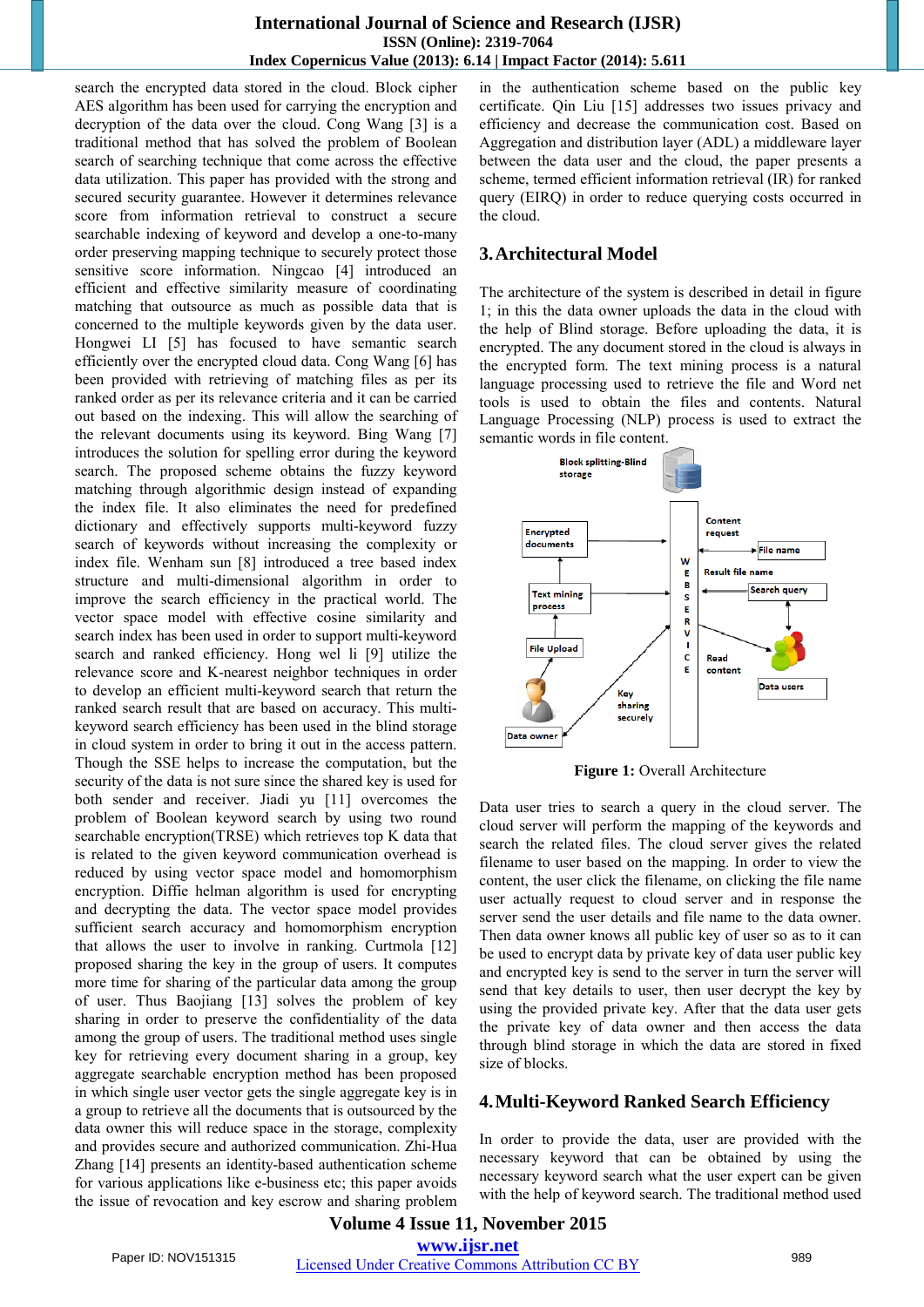# **International Journal of Science and Research (IJSR) ISSN (Online): 2319-7064 Index Copernicus Value (2013): 6.14 | Impact Factor (2014): 5.611**

single keyword search for the retrieval of data from cloud which is needed for the search user. The single keyword search gives only some amount of data what the user need based on the obtained keywords but this will not satisfy the search user. Therefore an efficient multi-keyword search has been proposed. To meet the requirement for practical uses and provide better experience, the EMRS (Efficient Multikeyword Ranked Search)[5] should not only support multikeyword but also, the efficient multi-keyword ranked search helps the server to search and get the data relevant to the given keywords obtained by necessary keyword search ranking result to the user. It will return only the queried data that the user is needed in order make better a ranked search that has been proposed which will return the data in the ranked form related to the keyword. To overcome the problem of Boolean search [4] proposed multi-keyword ranked search over encrypted data in the cloud environment. The search index depends on term frequency and vector space model with cosine similarity [8] has been used to obtain the highest search result accuracy. The K-nearest neighbor technique and relevance score technique [9] is used for data retrieval used in the blind storage in the cloud that will retrieve the data that depends on the multiple-keyword queried given by the user.

The search over the encrypted data should support following three functions; the searchable encryption scheme should support multi-keyword search used to retrieve the data and should provide the similar output experienced in searching in the goggle search with different keywords in order to fast identify most relevant search result based on relevance score ,the search user considers cloud server to sort the search result that are obtained in relevance based order that are ranked by relevance to search of the documents. The search efficiency should be preserved for the large data that is to be encrypted and stored in cloud.

The main contribution of the proposed work can be given as following:

- Introduce a relevance score in searchable encryption in order to achieve multi-keyword ranked search over the cloud data.
- Modify the data storage system i.e. blind storage system in the EMRS and solve trapdoor unlink ability problem and bring out the access pattern of the user searching the data in the cloud.
- A complete security analysis to show that EMRS reach high security levels.

# **5.Preliminaries**

# **5.1 Relevance Scoring**

In a cloud when large amount of the data is searched, this search results are retrieved and made in the order of the relevancy among the keywords used to search the document. The proposed system uses TF-IDF technique. In TF-IDF, term frequency is given as tf<sub>t</sub>, where *f* refers number of term *t* in a document *f.*

# **5.2 Secured kNN based search**

The k-nearest neighbor scheme, encrypt the two vectors confidentially and compute the Euclidean distance of the two vectors. In this scheme, the secret key  $(S, M_1, M_2)$  is generated ,where S is the binary vector a splitting indicator to split plain text vector in to two random vectors that can confused the value of plain vector.

#### **5.3 Attribute-based Encryption**

In ABE, cipher texts are created with an access structure that defines the access policy. The attribute embedded in the user attribute key decides the access policy of the user, whether the user can decrypt the data.

#### **5.4 Blind Storage System**

In order to achieve the searchable encryption scheme, all the documents and index are stored in the blind storage. The blind storage is constructed on the cloud server that allows the user to add, delete, update the document and it hides the access pattern of search user from the cloud server. The documents in blind storage are divided and stored in the fixed sized blocks that are indexed in sequence by random integers.

# **6. Security Analysis**

The Efficient Multi-Keyword Ranked Search properties are analyzed in terms of the document and index confidentiality, Trapdoor privacy, trapdoor unlinks ability and hiding the access pattern of cloud user.

#### **6.1 Maintain the confidentiality of the documents and index***.*

Before the documents are stored in the cloud, the documents are encrypted using symmetric encryption. The data user decrypts the document by using an appropriate key. The relevance vector for the document is encrypted in order to maintain the confidentiality of the document and index. The encryption is carried out by using a secret key  $M_1$ ,  $M_2$  and S. The attributes are encrypted by using ABE technique. Thus cloud server uses index to get a relevance vector without knowing the actual information.

# **6.2 Preserving privacy of trapdoor**

The cloud server should be prevented from getting the actual keywords that is too obtained in trapdoor of the search user that is the keyword information is completely hidden from the cloud server in EMRS. Without the secret key  $M_1$ , M2, S and  $K_{\varphi}$ , the cloud server cannot disturb the privacy of the trapdoor.

#### **6.3 Trapdoor unlink ability**

Trapdoor unlink ability is that the cloud server cannot use the information that is associated between any two trapdoor. The association may cause to leak the information of the search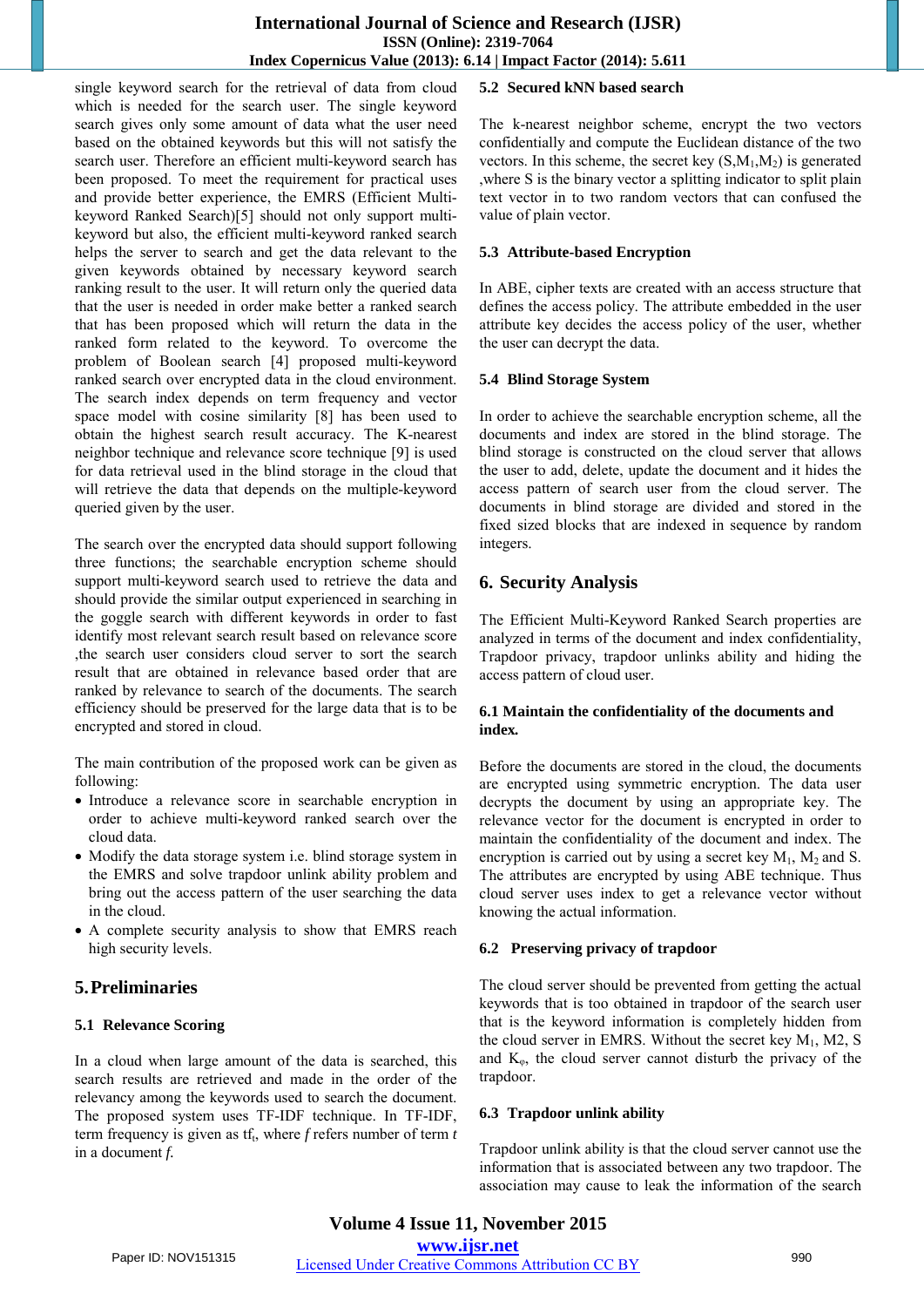user.

#### **6.4 Hiding the access pattern of the search user**

The access pattern is the sequence of the searches the user performed. In the EMRS, the blind storage system is modified in order to hide the access pattern of the search user from the cloud server. Since the document in the cloud is stored in the blocks at a fixed size, the header of block is encrypted with block number j and each descriptor would be different even if they belong to the same document.

# **7.Proposed System Overview**

The data owner stores their data remotely on to the cloud in order to obtain and work with various application and services it demands for. The capability of cloud handling the data so flexibly has attracted number of the business people. Keyword search method is used in order to provide the accurate data to the search users. The result of the multi keyword search depends on the ranked search obtained from the relevance score with accuracy by using K-nearest neighbor techniques. The search efficiency of the data is improved by using the Blind storage system in order to hide the access pattern from the cloud server. The security analysis scheme achieves authentication and confidentiality of the document and the index used for that document. The proposed scheme provide the multi-keyword ranked search scheme that allows accurate, efficient and secure search over encrypted mobile cloud data. Security analysis have given proposed scheme that can effectively achieve confidentiality of documents and index, trapdoor privacy, trapdoor unlink ability, and concealing access pattern of the search user.

#### **7.1. Techniques used in Proposed System**

The server of the blind storage system provides two operations; download and upload. The blocks that are downloaded are specified by the list of indices whereas the upload operation is allowed to specify a list of indices of the blocks and data blocks. A blind storage system is build by three polynomial time algorithms on the client side: Bstore.keygen, Bstore.Build and Bstore.Access. Among the three Bstore.Access is an interactive protocol. A security parameter is provided to Bstore.keygen as and input in order to generate the key to perform the encryption and decryption and output as a  $K_{\text{Bstore}}$  . Note that  $K_{\text{Bstore}}$  , is required to be independent of the data that to be stored. Bstore. Build takes as input  $(K_{Bstore}$ ,  $d_0$ ,  $\{id_i, data_i\}\)$ <sub>i</sub><sup>t</sup> = 1 where  $K_{Bstore}$  is a key,  $d_0$  is an upper bound on the total number of data blocks that are to be stored in the system, (idi, datai) are the id and the data of the files that the system to be initialized with, it outputs an array of blocks D to be uploaded to the server. Bstore.Access takes as input a key KBstore, a file id, an operation specified op  $\epsilon$  {read, write, update, delete}, and optionally data (if op is write or update).Then it interacts with the cloud server and returns a status message generated by the system and optionally file data. For the update operation, Bstore.Access allows more flexibility first it requires only id as input, and outputs the current size of the file with that ID; then it accepts as input when the size of the

file will be after update; then it outputs the current file data, only then requires the new data with which the file will be updated. The attribute based encryption is performed on the attributes and allows only those users to access the data if the attributes are available in their ID. Linear search may not be function on such type of data, so kNN based search needs to be performed. The ranking procedure is performed and needs to the most related document to the user query, this is based on TF-IDF functionality and gives good result.

## **8.Conclusion and Future Scope**

In this paper we have studied the techniques that are used to improve the efficiency in semantic search over the cloud data and propose the multi-keyword ranked search scheme that allows the accurate, efficient and secure search over encrypted mobile cloud data. Security analysis has been carried out to bring the confidentiality of documents and index, trapdoor privacy, trapdoor unlink ability, and hiding the access pattern of the search user. The future scope is to give authentication and access control issues in searchable encryption technique.

# **References**

- [1] D. X song, D. Wagner, and A.Perrig, "Practical techniques for searches on encrypted data, "in proc. IEEE symp. Secure. Privacy. May 2000, pp.44-55.
- [2] M.Naveed, M.Prabhakaran and C.A.Gunter,"Dynamic searchable encryption via blind storage," in proc.IEEE symp.secur.privacy, may2014, pp.639-654.
- [3] C.Wang, N. Cao, K. Ren, and W. Lou, "Enabling secure and efficient ranked keyword search over outsourced cloud data," IEEE Trans.Parallel Distrib. Syst., vol.23, no.8, pp. 1467-1479, Aug. 2012.
- [4] N Cao, C. Wang, M. Li, K.Ren, and W. Lou, "Privacy preserving Multi-keyword ranked search over encrypted cloud data," IEEE Trans. Parallel Distrib.Syst., vol, 25, no. 1, pp. 222-223, Jan. 2014.
- [5] Hongwei LI, Dongxiao LIU,Y. Dai and Xuemin Shen,"Enabling efficient multi-keyword ranked search over encrypted mobile cloud data through blind storage"vol 3,no 1,march 2015.
- [6] C. Wang, N. Cao, J. Li, K. Ren, and W. Lou, "secure ranked keyword search over encrypted cloud data," in Proc. IEEE 30th Int. Conf. Distrib.Comput. Syst.(ICDCS), jun.2010, pp. 253-262.
- [7] B. Wang, S. Yu, W.Lou, and Y.T.Hou, "privacypreserving multi-keyword fuzzy search over encrypted data in the cloud," in Proc. IEEE INFOCOM, Apr./May 2014, pp. 2112-2120.
- [8] W. Sun, B .Wang, N .Cao, M. Li, W. Lou, Y. Thomas Hou, H Li, "Verifiable privacy preserving multikeyword text search in the cloud supporting similarity based ranking", IEEE Trans.Parallel Distrib. Syst, vol.25, no.11, pp.3025-3034, Nov 2014.
- [9] H Li, D Liu, Y dai, T H. Luan and Xuemin "Enabling efficient multi-keyword ranked search over encrypted mobile cloud data through blind storage".